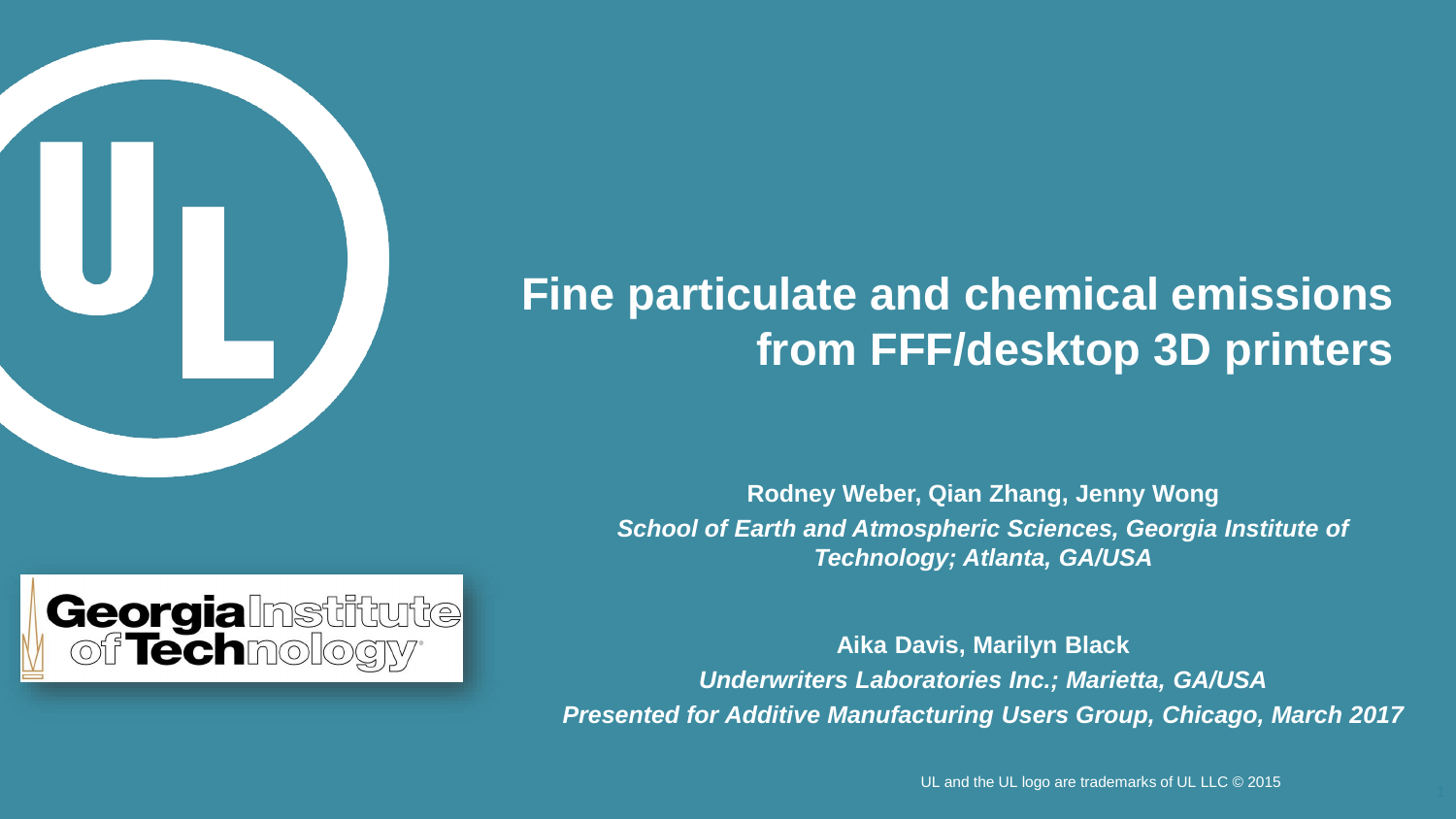# **Motivation**

Consumer 3D printers are used in environments where exposures to unknown emissions can occur. Exposures include susceptible populations.

# **Objectives**

Identify and characterize chemical and particle emissions; develop standard method for characterizing and assessing including exposure; evaluate potential human toxicity of emissions.

## **Outline Part 1: Emissions**

- Background
- Measured Emissions: systematic evaluation of:
	- Printer and filament brands, filament material, filament color…

### **Part 2: Toxicity and Exposure**

- Estimates of exposures
- Toxicity of 3D printer particles (initial exploration)
- Summary

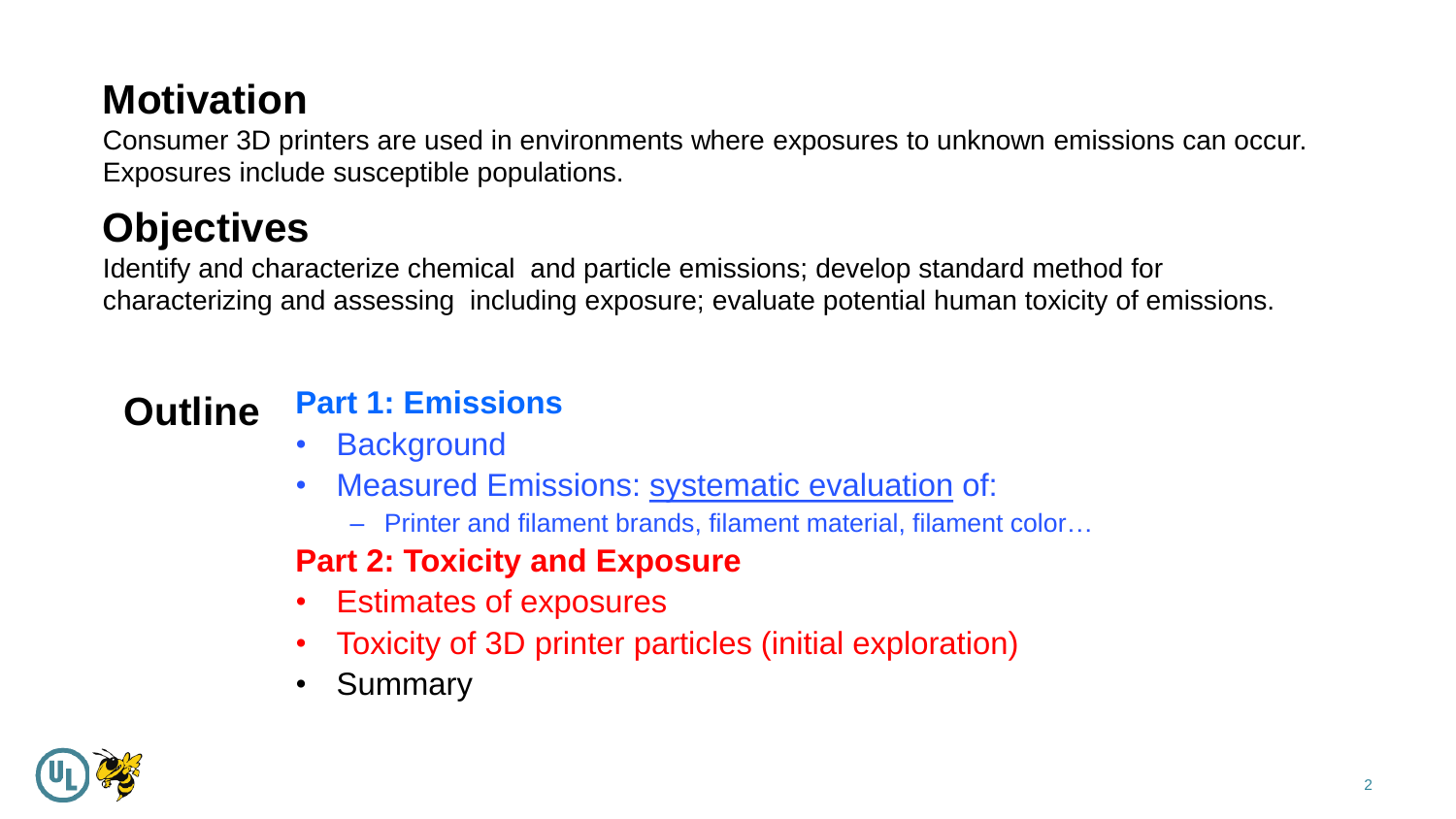# *Overall Approach*



Exposure Assessment

Apply results to determine exposure in various settings

#### Work Spaces, Classrooms, Library's, etc.



**Part 2 of this talk**



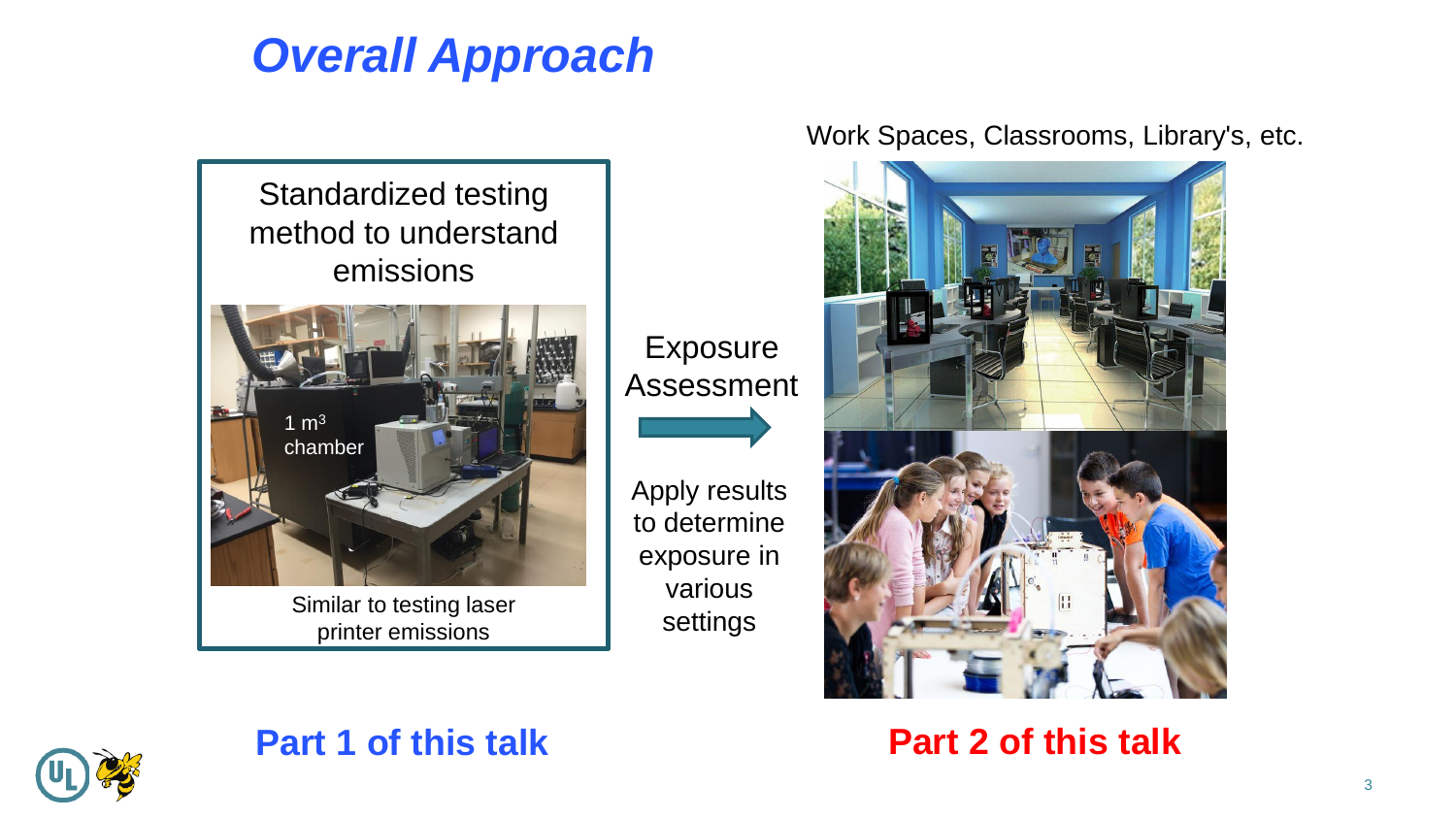### *Summary*

- 1. Consumer 3D printers emit non-engineered nanoparticles and VOCs. Exposures will depend on printer/filament and operating environment.
- 2. Significant variability in particle emissions are a function of:
	- **Filament material: large effect (related to nozzle T)**
	- **Filament brand: large variability**
- 3. Chemical composition of emitted particles can be similar (PLA) or differ from filament polymer (ABS).
- 4. Preliminary toxicity assessment show 3D printer particles produces adverse responses consistent with oxidative stress paradigm.
- 5. Exposure assessments
	- **"Office Environment"** 
		- Number, Mass and Oxidative Potential at **low end** or below typical ambient exposures for particles, some VOCs higher than CREL limit
	- **"Personal Exposure"**
		- Number, Mass and Oxidative Potential **at or above typical** ambient exposures for**,** except PLA filament
		- Many VOCs exceed reach levels known to cause adverse health effects

### Importance of operating in ventilated space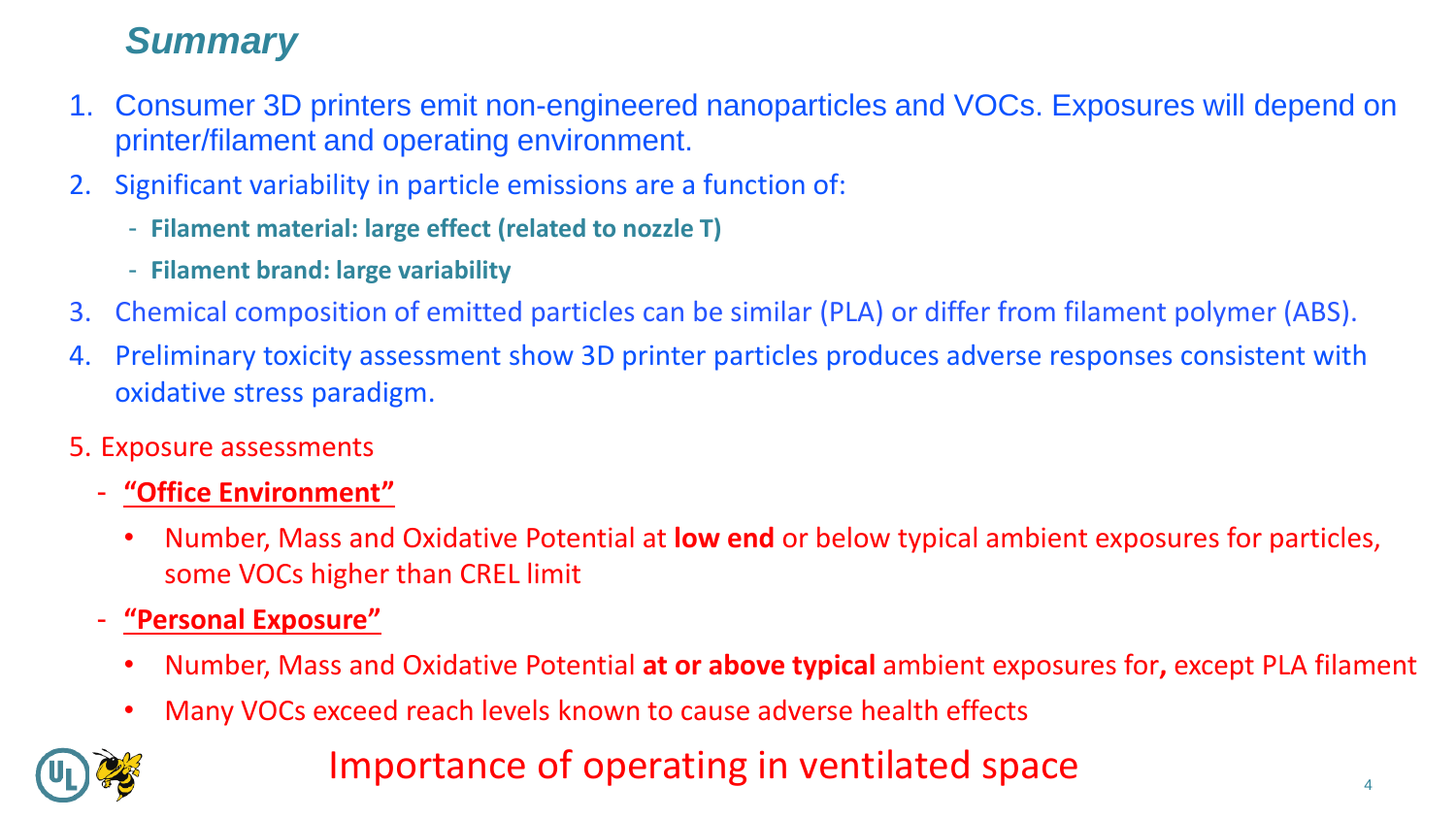

The complexity of emissions from 3D printers is significant, compounded by the impact of numerous operating parameters and potential health implications.

The need exists for the development of a standardized method for measuring and assessing these emissions for accuracy and consistency.

UL will be reaching out for stakeholder involvement in the development of a consensus ANSI standard.